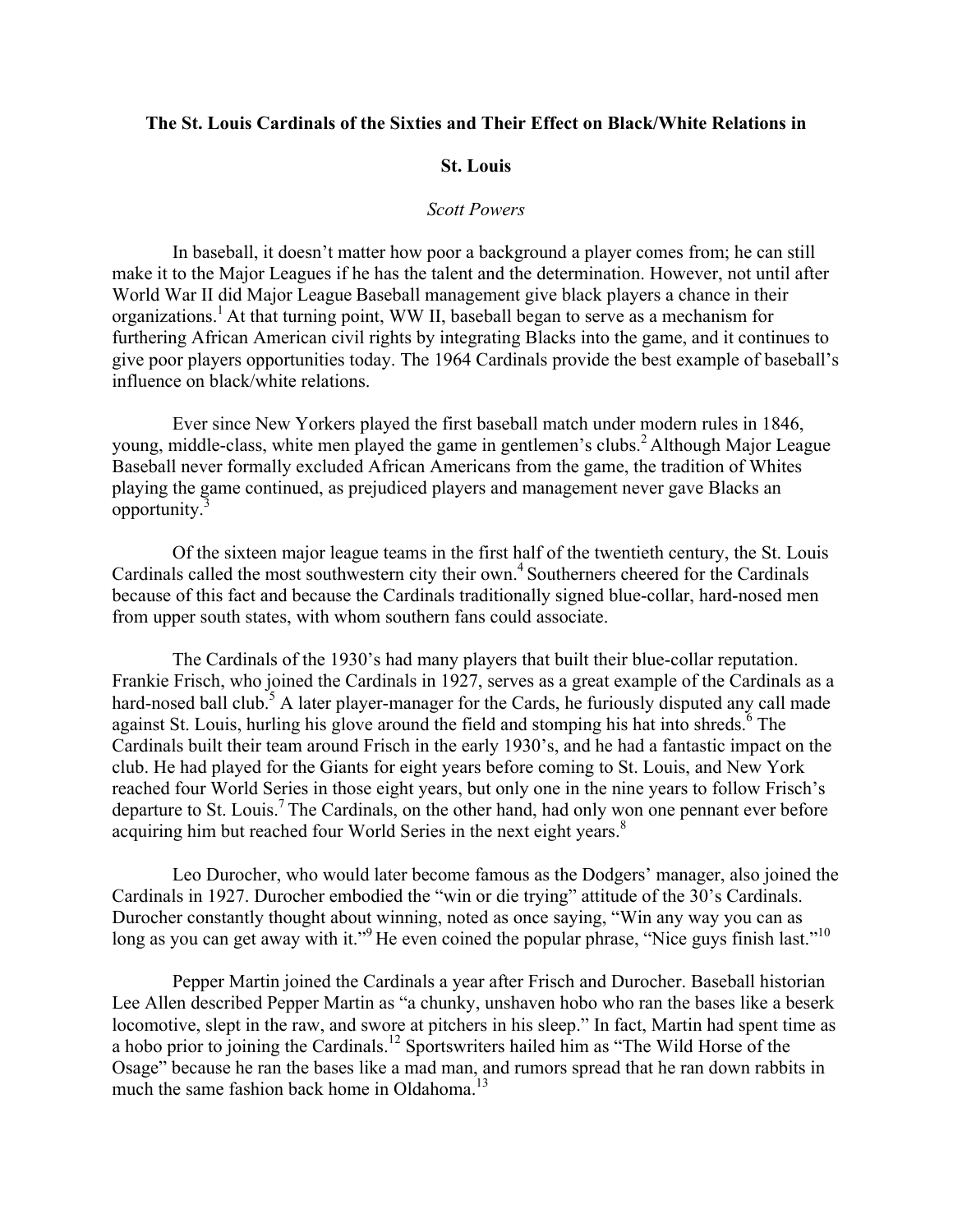Dizzy Dean, very popular among fans because of his constant grammatically incorrect bragging, lead the 30's Cardinals with an average of 24 wins per year between 1932 and 1936.<sup>14</sup> Dean once bragged, "Anybody who's ever had the privilege of seeing me play knows that I am the greatest pitcher in the world."<sup>15</sup> He could not, however, call himself the smartest pitcher in the world, as he dropped out of school in second grade, and also reminisced, "I didn't do so well in the first grade, either."<sup>16</sup> However, as he insisted, "The dumber a pitcher is, the better. When he gets smart and begins to experiment with a lot of different pitches, he's in trouble."<sup>17</sup> He believed that pitchers shouldn't try to think and pitch at the same time because it would mess up their focus on the pitch.

Earlier, in that same year, his brother Daffy Dean's rookie season with the Cards, Dizzy predicted, "Me and Paul [Daffy Dean] will probably win forty games."<sup>18</sup> Although this comment may have seemed brash to readers of the newspaper at the time, he followed up by saying, "It ain't bragging if you can do it."<sup>19</sup> Surely enough, the two brothers combined for forty-nine wins that season, thirty from Dizzy.<sup>20</sup>

Future Hall of Famer Joe Medwick joined the Cards in 1932, and he represented the spirit of the 30's Cards, too.<sup>21</sup> In the 1934 World Series Game 7, Medwick slid hard into third base on a triple, and when he went out into the field the next inning, fans pelted him with so much debris, Kenesaw Mountain Landis, the commissioner, ejected him from the game so that fans would stop.<sup>22</sup> Others players loathed him for his ridiculously all-out playing style. After hitting him with a pitch one day, Bob Bowman claimed, "I'm not a villain...every pitcher in the league has been thanking me for hitting that son-of-ab\*\*\*\*."23

So, this group of confident, gritty, do-anything-to-win baseball players came together in the early thirties to form what many called the "Gas House Gang" for their aggressive playing style.<sup>24</sup> They won World Championships in 1931 and 1934, and Southerners fell in love with the hustling, scrappy team that would do anything to win. Due to the players that they acquired and the fact that they had the southern most team in the major league, the Cardinals grew as a southern baseball franchise with a fan base of white southerners. All the background the Cardinals had would make it very difficult for a black man to make it on the team. They basically had a fellowship of hardscrabble, white players. Breaking that fellowship would take a lot of work.

The Major Leagues felt pressure to integrate baseball during the time of World War II. Blacks, who had fought for the United States in WW  $II^{25}$  wanted to have the right to play baseball, as well. Communists picked up the cause for Blacks and used examples such as the Klu Klux Klan and southern black lynchings to discredit American democracy in the eyes of the Blacks.<sup>26</sup> One communist picketer outside of a baseball stadium during WW II carried a sign reading, "IF WE CAN STOP BULLETS, WHY NOT [BASE]BALLS?"<sup>27</sup> He referred to the fact that Negroes had fought in the war, but Whites still would not accept them to play in the national pastime, baseball.

Finally, in 1946, a major change occurred, when Jackie Robinson became the first African American to play Major League Baseball. Prior to this integration, there existed the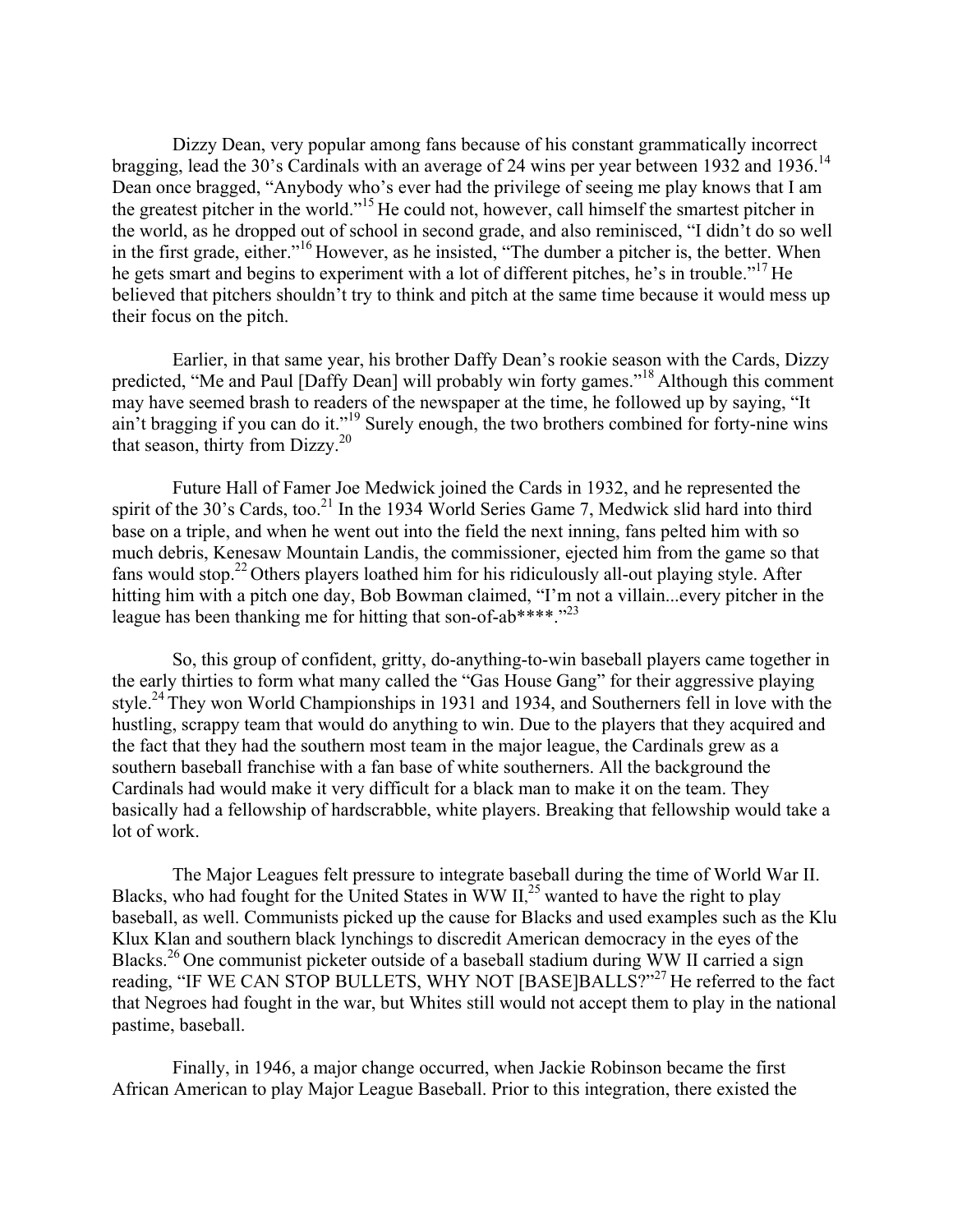Major Leagues and the Negro Leagues separately. The Brooklyn Dodgers called up Robinson to play for the big league ball club after only one year in the minors.<sup>28</sup> As the first ever Negro to play in Major League Baseball, Jackie Robinson received a lot of heat from many different sources. Even before he made it, teammates tried to impede on his progress. Robinson recalled in his autobiography, "Some of the players would not play with me on the team."<sup>29</sup>

This racism simply could not compare with what he met at big league ball games. Not only did Jackie find himself in a hitting slump to begin the season, he had non-baseball issues that he had to face, as he remembers a game at Philadelphia, "Hate poured forth from the Phillies dugout. 'Hey,  $n^{****}$ , why don't you go back to the cotton field where you belong?"<sup>30</sup>

Fortunately, Dodgers veteran shortstop Pee Wee Reese got along very well with Robinson, giving him support when necessary.<sup>31</sup> He mentions in his autobiography, "When I first joined the club, I was aware that there might well be a real reluctance on Reese's part to accept me as a teammate. He was from Ekron, Kentucky. Furthermore, it had been rumored that I might take over Reese's position on the team."<sup>32</sup> Reese, however, accepted Robinson surprisingly willingly. Reese told a reporter after Robinson joined the team, "When I first met Robinson in spring training, I figured, well, let me give this guy a chance. It may be he's just as good as I am. I don't think I'd stand up under the kind of thing he's been subjected to as well as he has."<sup>33</sup>

One final attempt to dislodge Robinson came in 1947. Our good friends, none other than the St. Louis Cardinals, organized this effort. The National League president, however, when notified of this plot, stepped in to resolve the situation. Robinson recalled in his autobiography, "Frick reacted immediately and notified the Cardinal players in no uncertain terms that they would not be permitted to get away with a strike."<sup>34</sup> Frick addressed the Cardinal's team at the Hotel New Yorker before the game. "If you do this you will be suspended from the league . . . I don't care if half the league strikes... they will be suspended and I don't care if it wrecks the National League for five years... the National league will go down the line with Robinson..."<sup>35</sup>

After such a history, no one could expect the Cardinals to acquire a black player. National League President and MLB Commissioner Ford Frick had a theory explaining why the Cardinals and other teams may not want black players. "What baseball operators had done through the years was bow abjectly to what they though was overwhelming public opinion. They were afraid to make a move. They were afraid of upsetting the status quo, afraid of alienating the white clientele that largely supported the professional game."<sup>36</sup> Because the Cardinals' fan base consisted mainly of white, racist southerners, they had no reason to sign black players for fear of alienated or angering the Whites. In fact, from 1925 to 1945, the Cardinals had the only seating that segregated Blacks and Whites.<sup>37</sup>

Everything changed, however, when the Cardinals announced their new owner, August A. Busch, Jr. on February 20, 1953.<sup>38</sup> No one in the Cardinals' front office considered Busch, the Budweiser tycoon, a fantastic baseball mind, but he assumed that, since he succeeded so much with beer, that he would with baseball, too.<sup>39</sup> He did, however, have a positive impact on the Cardinals organization by bringing the first black players to the team, albeit haphazardly.

Busch could not believe that he had bought an entirely white team upon realizing this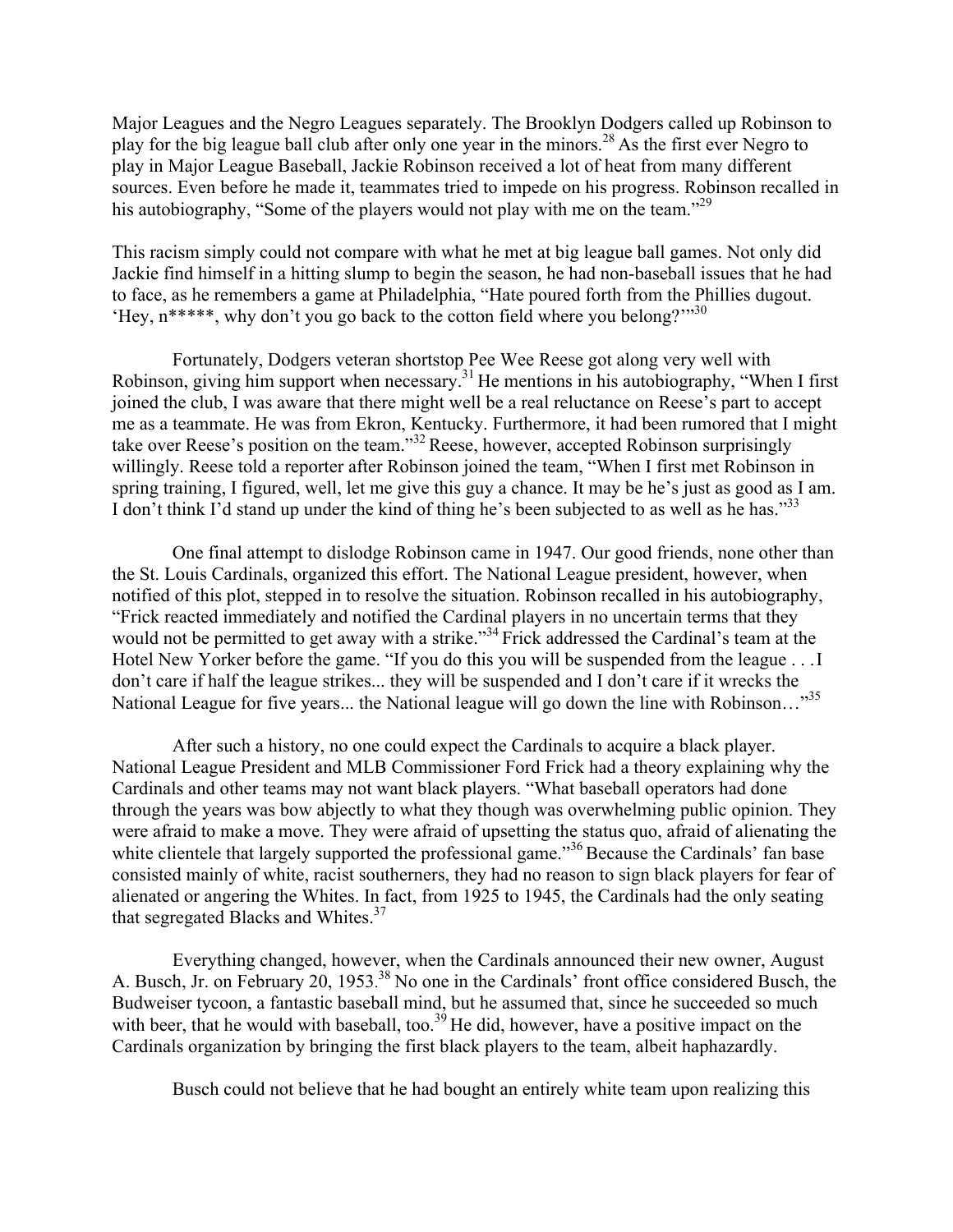fact. After all, Budweiser sold more beer to black people than any other company did.<sup>40</sup> Furthermore, three-fourths of America's population at that time lived in the South, and, as stated earlier, St. Louis had the furthest southwest team in the league.<sup>41</sup> According to the 1950 Census, 89.5% of America's population consisted of whites.<sup>42</sup> Also according to the 1950 Census, American-born Whites made up only 77% of St. Louis City's population.<sup>43</sup> So, St. Louis didn't have such a dominating white population as most other cities in the U.S.

Worried about a possible black boycott of his beer, Busch asked coaches at spring training, "Where are our black players?"<sup>44</sup> When told that the team had no black players, he responded by saying, "How can it be the great American game if blacks can't play?"<sup>45</sup> and so ended the Cardinals' reputation as a lily-white ball club.

When Busch tried to trade for his first black player, a minor leaguer by the name of Tom Alston, the Pacific League team that offered him described him as 23 years old.<sup>46</sup> When Busch found the 25-year-old Alston, he responded angrily. In Busch's thinking, a baseball player's average career had ten seasons, and a player who had already played for two years had used up 20% of his career – the Pacific League expected too much money for a "used" product. Because Busch had only dealt with machinery before, in his thinking, he deserved to pay only 80% of the original price.<sup>47</sup> The San Diego ball club realized his inexperience in professional baseball and did not deal with him until they sent Alston to St. Louis in January 1954,<sup>48</sup> when he played as the first black on the major league Cardinal team.

Between the February 1953 disagreement and the 1954 deal of Alston, the Cards signed their first Black, Len Tucker. However, he never got the chance to play in the Big Leagues, perhaps due to prejudice in the front office, and he left the Cardinals' farm system after the '55 season. "I've always said that when your fate is in someone else's hands, they can squash you or let you go, and they did both to me."<sup>49</sup>

The Cardinals traded for their first key black player in the off-season before the 1958 season. Manager Fred Hutchinson convinced general manager Bing Devine to acquire black outfielder Curt Flood and another player from the Reds for two minor leaguers and a flopped major league pitcher.<sup>50</sup> The next year, pitcher Bob Gibson, whom the Cardinals had signed as an amateur free agent in 1957, reached the big league level.<sup>51</sup> Gibson played a rough style of baseball. "When I knocked a guy down, there was no second part of the story."<sup>52</sup> Hitters feared him for his reputation for hitting batters, but Gibson justified himself, "You've got to have an attitude if you're going to go far in this game."<sup>53</sup> Gibson, in seventeen years with the Cards, won two NL Cy Young Awards, an NL MVP Award, and nine Rawlings Gold Glove Awards, appeared in eight all-star games, recorded 251 wins, registered a 2.91 ERA, and entered the Hall of Fame in  $1981^{54}$ 

Despite a stellar lineup, the Cardinals struggled midway through the '64 season, with a record that wavered above and below the .500 mark. Under pressure to make a deal, Cardinal management had its eye on a young black outfielder playing for the Cubs, Lou Brock. Lou Brock had not had a good time in Chicago. He had only hit .257 in his four seasons with the Cubs.<sup>55</sup> He also provided a liability on defense, not having learned how to flip down his sunglasses and see fly balls in the sunny outfield of Wrigley Field.<sup>56</sup>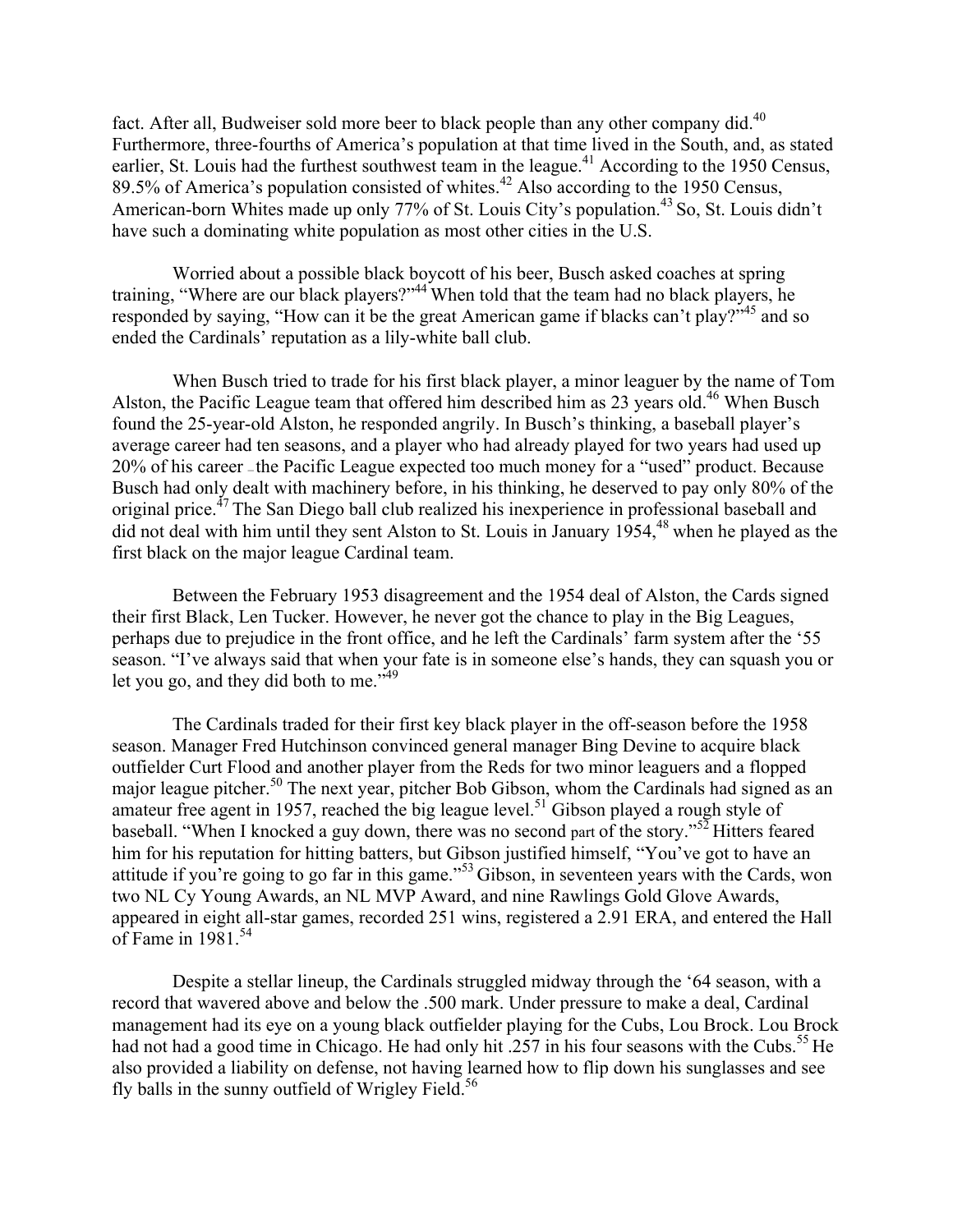The Cards and Cubs then pulled the trade that had possibly the most surprising outcome in baseball history. On June 15, the trading deadline, 1964, as the Cardinals stood in eighth place in the National League, the Cardinals sent Ernie Broglio, a former twenty-game winner who posted a sub-3.00 era in two different years, another quality starter, and a poor hitter to the Chicago Cubs for bust prospect Lou Brock and two mediocre pitchers.<sup>57</sup> Bob Gibson, a strong voice in the clubhouse, hated the deal, along with first baseman Bill White and veteran shortstop Dick Groat.<sup>58</sup> Who could blame them? No one trades a 20-game winner for a prospect. NO ONE. Even fans taunted the Cardinals for their decision. "Brock for Broglio! Who would make a deal like that?"<sup>59</sup> a Houston fan once yelled behind the Cards' visitor dugout. The future, how ever, would speak for itself as Lou Brock got into a groove in St. Louis. All this time, Brock had one true supporter, former Negro League star Buck O'Neill, the Cubs scout who had helped Brock reach the Show.<sup>60</sup>

The trade may have seemed odd, but Lou Brock knew something that the rest of the league didn't. At the time of the trade, he had just started getting used to playing with the Cubs. He traced it all back a game against the Reds earlier in the same month as the Cubs dealt him. In that game, a Cincinnati hitter drilled a long fly ball to right-center. On the run, Brock leapt into the wall with his glove extended in a spectacular effort. Upon crashing into the ground, he got up and searched the ivy for the ball. Then, a fan in the bleachers shouted, "Look in your glove, Brock."<sup>61</sup> Surely enough, the young outfielder realized that he had, in fact caught the ball.<sup>62</sup> He ran back to the dugout smiling for the rest of the game. His teammates didn't understand, but he had just made a breakthrough as a player and felt a huge load of stress coming off his shoulders. For the couple of weeks prior to the trade, he became the hottest hitter in baseball.<sup>63</sup>

St. Louis freed Brock to become a superstar. From the very first day that he arrived in the city, manager Johnny Keane helped him feel comfortable. When a reporter asked to interview Brock a few days after having arrived in the city, Keane told the writer, "Bob, why don't you wait a bit, until he gets a better feeling for this place, and there's less pressure on him."<sup>64</sup> The manager gave Brock freedom on the field. "We've seen you hit the ball and we know you have power," he told the youngster, "We don't care how you hit the ball, as long as you hit."<sup>65</sup>

As soon as the Cardinals acquired Brock, they shot back into contention for the pennant as he stole 33 bases and hit.348 for the remainder of the season.<sup>66</sup> O'Neill recalled the trade in his autobiography, "Ernie Broglio... came up with a sore arm and won seven games in his three seasons with the Cubs. People always ask me if I feel bad about the trade, but I just felt happy for Lou."<sup>67</sup> To make a long story short, the National League leaders, the Phillies, unraveled in September, and the streaking Cardinals won the pennant on the last day of the season.<sup>68</sup>

At that time, the Cardinals looked ahead at the seemingly insurmountable task of defeating the Yankees in the World Series. The stress hit one Cardinal pitcher extremely hard. When driving to Game 1 of the Series with an old friend, closer Barney Schultz suddenly pulled over off the road. He told his friend that he couldn't see very well. Upon arriving at the ballpark, he went immediately to talk with the doctor, almost unable to see.<sup>69</sup> The doctor understood what had happened and told Schultz, "What you're suffering from, Barney, is stress. That's all. For weeks, the game has been hanging on every pitch you've thrown in every game you've pitched,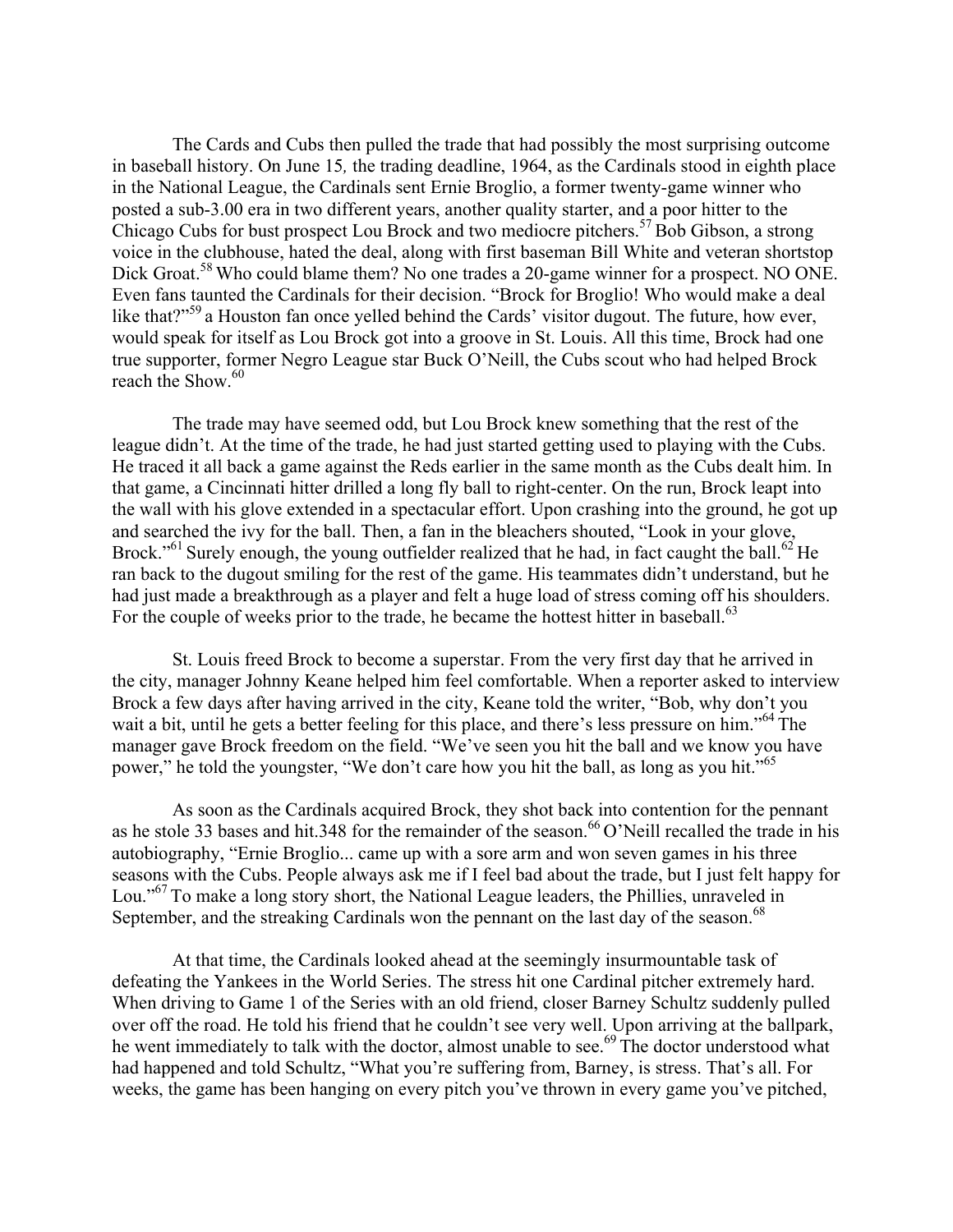and now you're showing a little reaction. It's nothing new. I've had it as a doctor-after an operation. You'll be fine. Get some dark glasses, and a good night's sleep, and try and relax. You don't even know the pressure you've been under."70

The Yankees had a team very different from the Cardinals. Although the Cards had decided to accept black players, the Yankees held out for as long as they could, which influenced the entire American League, as well.<sup>71</sup> The Yankees had dominated the league for such a long time without Blacks, and the front office didn't feel like they had to get Blacks. George Weiss, the owner, had a large impact, making it known that he only wanted middle class Whites in his stadium, no white rubble and Blacks coming to cheer on black players.<sup>72</sup> This Yankee ideal has carried over somewhat to today, because the owner, George Steinbrenner, forces his players to have shaved before games so as not to tarnish their reputation.<sup>73</sup>

However, the careful eve may have observed a difference in the Yankees in the 1964 preseason from their former selves. After having only barely defeated the Giants in the 1962 Series and swept by the Dodgers them in the 1963 Series, the Yankees appeared to lose their dominance.<sup>74</sup> Broadcaster Jerry Coleman noted that he did not see the same toughness and discipline in the spring of 1964 as he had in past teams.<sup>75</sup>

All these factors lead up to the Cardinals surprising everyone and winning the Series in seven games over the Yankees in 1964. The Cards went on to win two more Series in that decade, and, as a result, Blacks and Whites in St. Louis tended to get along a little bit better with each other. The Whites felt that, if the Blacks help our team win, then maybe they aren't so bad, after all.

This environment became evident in the late 60's, at the time of many race riots. In 1965, a race riot exploded in Watts, CA, a ghetto section of Los Angeles.<sup>76</sup> The same happened in 1967 in Detroit, and, in that year, up until October, over 150 cities had race-related incidents.<sup>77</sup> In 1968, Governor Otto Kerner of illinois and his National Advisory Commission on Civil Disorders released its findings in the Kerner Report.<sup>78</sup> This group decided, "White racism is essentially responsible for the explosive mixture that has been accumulating in our cities since the end of World War II.<sup>79</sup> Interestingly, they blamed the riots on the Whites, not the Blacks, unlike many others may have done. The commission stated that these three causes triggered the violence of race riots: frustrated African Americans, approval of violence by white terrorists and black protesters, and a feeling of powerlessness belonging to Blacks at the time.<sup>80</sup> In conclusion, they described the nation as, "moving toward two societies, one black, one white -separate and unequal<sup>381</sup> They actually officially recognized segregation in the United States. In order to stop this event the report suggested the removal of all racial favoritism in education, jobs, and housing, more awareness of the problems of minorities, and better communication between different races.<sup>82</sup>

Unfortunately, the Kerner Report did not solve any problems. After Dr. Martin Luther King, Junior's assassination on April 4, 1968, 130 ghettos had racial disorders. This came as no surprise, as he had spearheaded the Civil Rights Movement as a voice for all Blacks. From 1957 to 1968, he had spoken over 2500 times, while traveling over six million miles.<sup>83</sup> Back in 1963, he had lead a march in the city of Detroit. In his speech, he said, "the most damaging effect of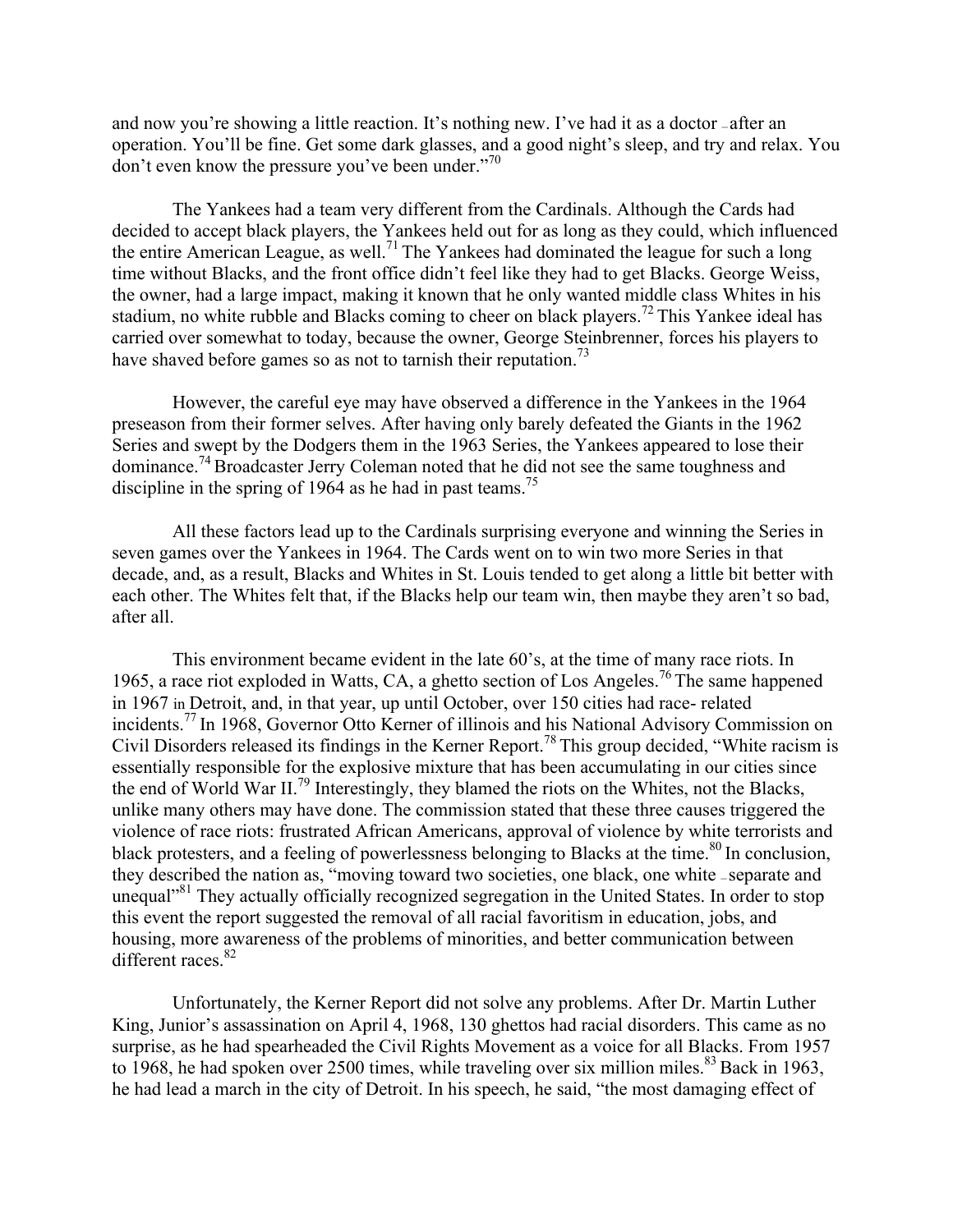segregation has been... It has given the segregator a false sense of superiority and it has left the segregated with a false sense of inferiority." Truly a great leader, King also spoke the day before his assassination. On April 3, 1968, he told the audience in Memphis, Tennessee, "The nation is sick; trouble is in the land, confusion all around... But I know, somehow, that only when it is dark enough can you see the stars. And I see God working in this period of the twentieth century. Something is happening in our world."<sup>84</sup> King filled fellows of his race with hope and helped end segregation in America.

While all this happened in the United States, St. Louis remained oddly quiet. How could such a southern city avoid the inevitable race riots? The answer lay in the Cardinals. Because the Cards played so successfully from 1964 to 1968 (three N. L. Pennants and two World Championships<sup>85</sup>), the people in St. Louis enjoyed an amiable atmosphere. Blacks and Whites in the city got along because the Cardinals depended on both Blacks and Whites in order to succeed. Due to this friendly atmosphere, no race riots occurred in St. Louis.

Baseball had brought an entire city of two different races together under a common cause -cheering their ball club on to the pennant. Although the Civil Rights Act benefited Blacks significantly, Whites had not yet accepted them as Americans. It took baseball to get Whites to get along with Blacks. Thus, baseball furthered the intentions of African American civil rights.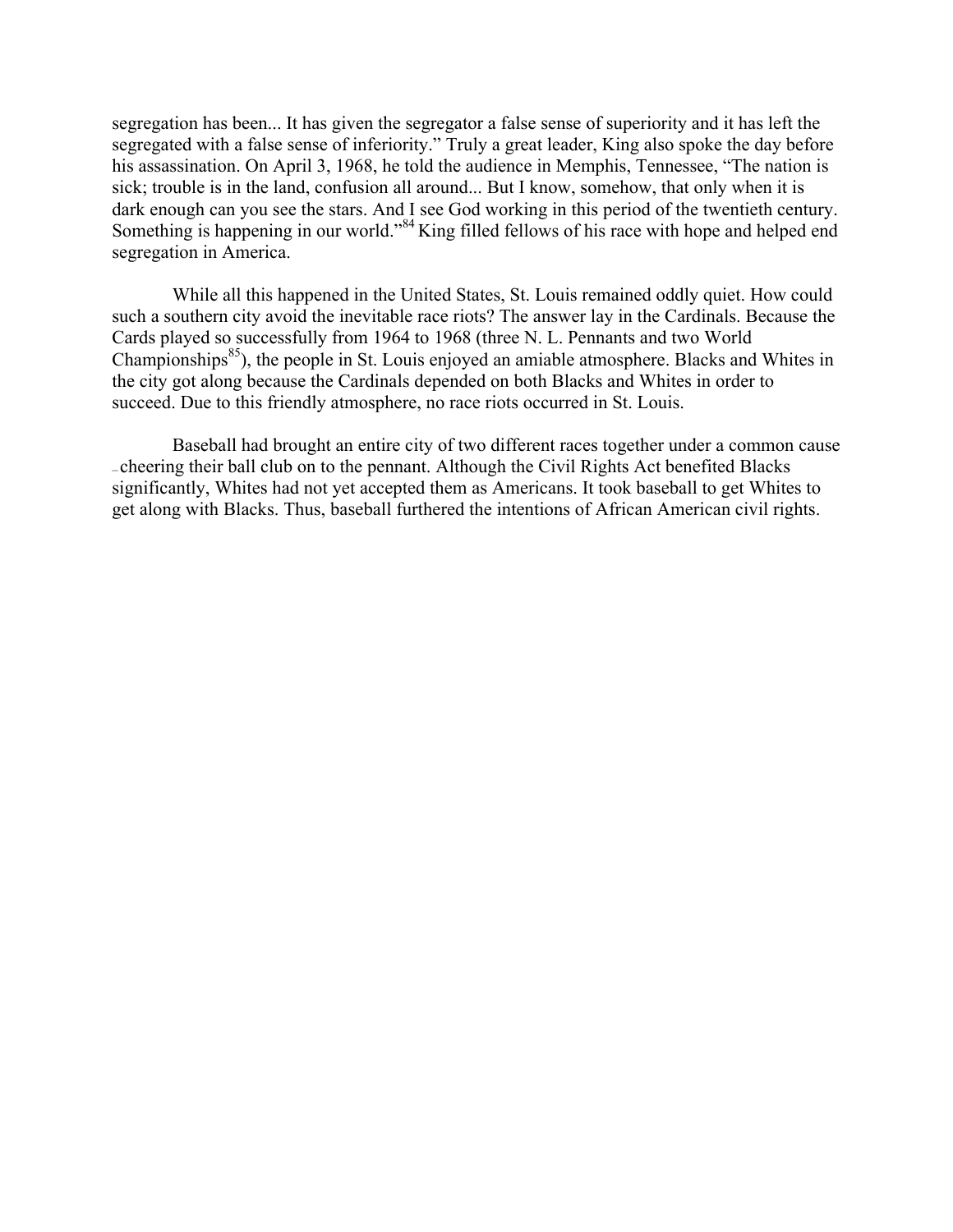## **Footnotes**

1 "Negro League History 101 — An Introduction to the Negro Leagues." Negro League Baseball Dot Com. http://www.negroleaguebaseball.com/history101.html

<sup>2</sup>Tom Gilbert. 1995. Baseball and the Color Line. Franidin Watts. 11

<sup>3</sup> Steven Goldman. "MLB.com — Negro Leagues". Major League Baseball: History: History.

http://baltimore.orioles.mlb.com/NASApp/mlb/mlb/history/mlb negro leagues story.jsp?story=kaleidoscopic <sup>4</sup> Ken Fussichen. 2004. "Major League Baseball Franchise History". Ken Fussichen's List of Chronologies.

http://users.commkey.net/fussichen/dtl003.htm

<sup>5</sup> "Frankie Frisch Baseball Stats by Baseball Almanac". Baseball Almanac: The Official Baseball History Site. http://www.baseball-almanac.com/players/player.php?p=.friscfr01

<sup>6</sup> Burns and Geoffrey C.Ward. 1994. Baseball: An Illustrated History. Knopf. 212

<sup>7</sup> "Frankie Frisch Biography. ms." Biography.ms. http://frankie-frisch.biography.ms <sup>8</sup>Ibid.

<sup>9</sup>Leo Durocher. "Leo Durocher Quotations by Baseball Almanac." Baseball Almanac. http://baseballalmanac.com/quotes/quoduro.shtml

<sup>10</sup> Durocher. "Leo Durocher Quotes." Famous Quotes and Quotations by BrainyQuote.

http://www.brainyquote.com/quotes/quotes/l/leoduroch111944.html

<sup>11</sup> Lee Allen. 1961. *The National League Story*. New York, Hill, & Wang.

<sup>12</sup> Ken Burns. Baseball: An Illustrated History. 213

 $13$  Ibid.

<sup>14</sup> "Dizzy Dean Baseball Stats by Baseball Almanac." Baseball Almanac. http://www.baseball-

almanac.com/players/player.php?p=deandi0l

<sup>15</sup> Dizzy Dean. "Dizzy Dean Quotations by Baseball Almanac." Baseball Almanac. http://www.baseballalmanac.com/quotes/quodean.shtml

<sup>16</sup> Dizzy Dean. As quoted by Ken Burns in, *Baseball: An Illustrated History*. 213

<sup>17</sup> Dizzy Dean. "Dizzy Dean Quotations by Baseball Almanac."

<sup>18</sup> Dizzy Dean. "Dizzy Dean Quotations by Baseball Almanac."

<sup>19</sup> "Google Answers: Dizzy Dean: 'It's not bragging if you can do it." Google Answers.

http://answers.google.com/answers/threadview?id=503362<br><sup>20</sup> Dizzy Dean. "Dizzy Dean Quotations by Baseball Almanac."

<sup>21</sup> "Joe Medwick Biography. ms." Biography. ms. http://joe-medwick.biography.ms/

<sup>22</sup> "Major League Baseball: History: World Series History." Major League Baseball: History: History.

http://mlb.mlb.com/NASApp/mlb/mlb/history/index.jsp

<sup>23</sup><sup>23</sup>TheDeadballera.com:: THE PLAYERS SPEAK: QUOTABLE QUOTES." TheDeadballEra.com::

THE DEADBALL ERA: INDEX. http://www.thedeadballera.com/QuotableQuotes.html

<sup>24</sup> Roger Mooney. February 22, 2004. "The Boys of Brandenton." The Herald.

http://www.bradenton.com/mld/bradenton/8011717.htm

<sup>25</sup> Gary Nash. 1997. American Odyssey: The United States in the <sub>20</sub>th Century. Glencoe/McGraw Hill.509.

<sup>26</sup> Gilbert. 1995. Baseball and the Color Line. Franklin Watts. 128

 $27$  Ibid. 128

<sup>28</sup> Riley. 1994. The Biographical Encyclopedia of the Negro Baseball Leagues. Carroll & Graff Publishers, Inc. 672

<sup>29</sup>Jackie Robinson. 1972. *I never had it made*. G. P. Putnam's Sons. 68

<sup>30</sup>Jackie Robinson. I Never Had it Made. 71

<sup>31</sup> David Kindred. 1999. "Pee Wee: Spirit of a Hero". The Sporting News. August 23.

http://www.bayou.com/~brooklyn/peehero.html

<sup>32</sup>Jackie Robinson. *I Never Had it Made*. 76

<sup>33</sup> Pee Wee Reese, as quoted by Jackie Robinson. *I Never Had it Made*. 77

<sup>34</sup>Jackie Robinson. *I Never Had it Made*. 75

<sup>35</sup> Frick, as quoted by Jackie Robinson. *1 Never Had it Made*. 75-76

<sup>36</sup>Ford Frick. Games, Asterisks, and People. 101

<sup>37</sup> Gilbert, Tom. Baseball and the Color Line. 146

<sup>38</sup> "St. Louis Cardinals: History: Cardinals Timeline". St. Louis Cardinals: The Official Site.

http://stlouis.cardinals.mlb.com/NASApp/mlb/stl/history/timeline4.jsp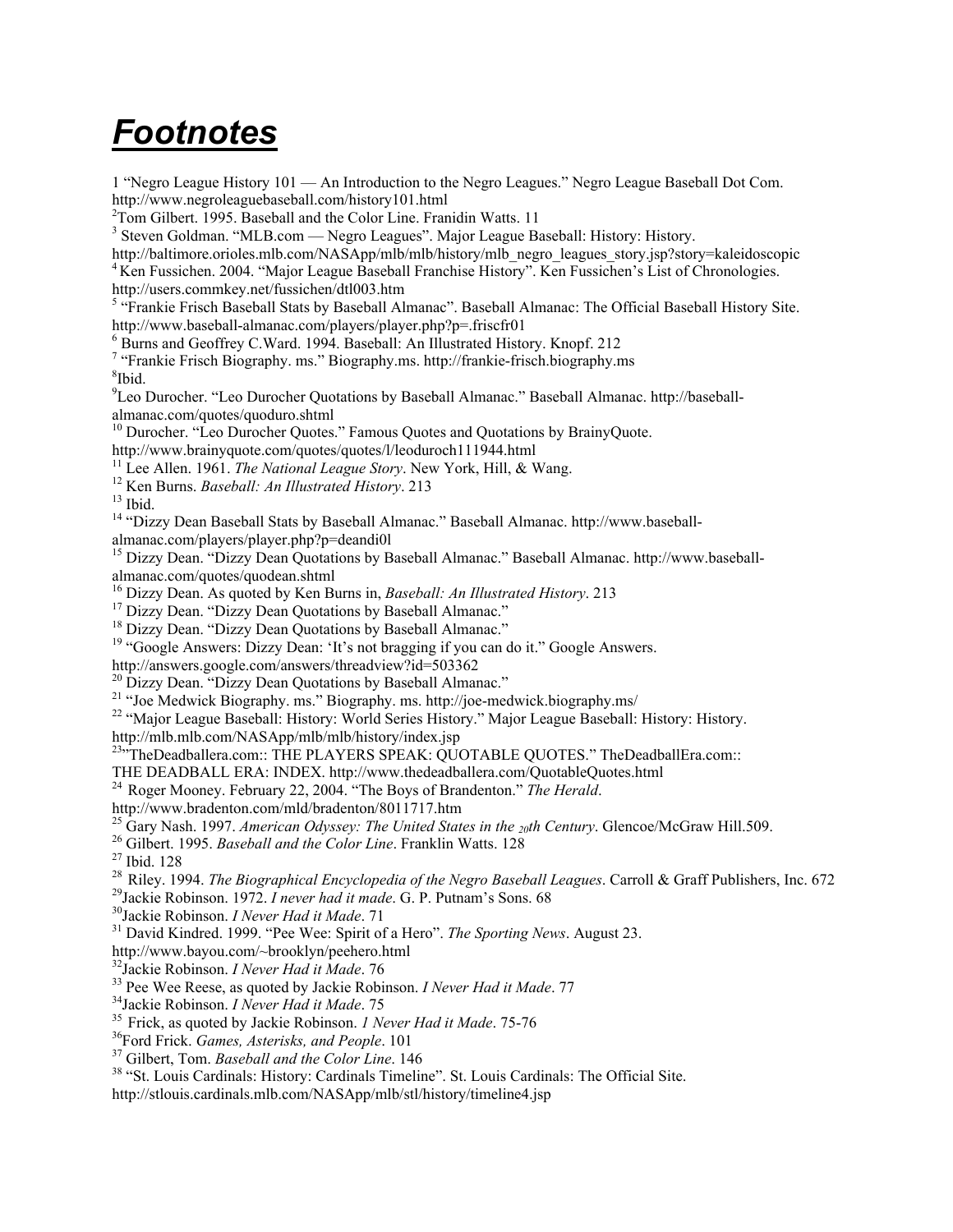<sup>39</sup>David Halberstam. 1994. October 1964. Villard Books. 54

<sup>40</sup> David Halberstam. October 1964. 57

<sup>41</sup> Jules Tygiel. 1983. *Baseball's Great Experiment: Jackie Robinson and his Legacy*. Oxford University Press.

<sup>42</sup> 1950 U.S. Census. http://www/census/gov/popluation/www/documentation/twps0056.htm

<sup>43</sup> Census Data for the Year 1950. http/I/fisher.lib.virginia.edu/cgi-local/censusbin/census/cen.pl?year=950 <sup>44</sup> David Halberstam. October 1964. 57

 $45$ Ibid. 58  $^{46}$ Ibid 19

 $47$ David Halberstam. October 1964. 19

<sup>48</sup> "1953 St. Louis Cardinals Transactions". Baseball-Reference.com. http://www.baseball-

reference.com/teams/STL/1958 trans.shtml

<sup>49</sup>Ibid.

<sup>50</sup> "1958 St. Louis Cardinals Transactions". Baseball-Reference.com. http://www.baseball-

reference.com/teams/STL/1958\_trans.shtml<br>
<sup>51</sup> "Bob Gibson Baseball Stats by Baseball Almanac". Baseball Almanac: The Official Baseball History Site. http://www.baseball-almanac.com/players/player.php?p=gibsobo0l

<sup>52</sup>Bob Gibson. "Bob Gibson Quotations by Baseball Almanac". Baseball Almanac. http://baseballalmanac.com/quotes/bob\_gibson\_quotes.shtml

 $53$  Ibid.

<sup>54</sup> "Bob Gibson Statistics". Baseball-Reference.com. http://www.baseballreference.com/g/gibsobo0l .shtml

<sup>55</sup> "Lou Brock Stats by Baseball Almanac". Baseball Almanac: The Official Baseball History Site.

http://www.baseball-almanac.com/players/player.php?p=brocklo0l

<sup>56</sup>David Halberstam. October 1964. 134

<sup>57</sup> "1964 St. Louis Cardinals Transactions". Baseball-Reference.com. http://www.baseball-

reference.com/teams/STL/1964 trans.shtml

<sup>58</sup> David Halberstam. October 1964. 136

<sup>59</sup> Anonymous Colt Stadium Patron, as quoted by David Halberstam. *October 1964*. 139

<sup>60</sup>David Halberstam. October 1964. 137

<sup>61</sup> Anonymous Wrigley Field Patron, as quoted by David Halberstam. October 1964. 137

<sup>62</sup> David Halberstam. October 1964. 137

 $^{63}$  Ibid. 136

<sup>64</sup> Johnny Keane, as quoted by David Halberstam. October 1964. 139-140

 $65$ Ibid. 140

<sup>66</sup>David Halberstam. October 1964. 141

<sup>67</sup>Buck O'Neill. 1996. I Was Right on Time. Simon & Schuster. 205

<sup>68</sup>David Halberstam. October 1964, 314

<sup>69</sup>Ibid. 317

 $70$ Ibid. 317

 $71$  Ibid. 54

<sup>72</sup>David Halberstam. October 1964. 54

<sup>73</sup>Ben McGrath. 2004. "The Talk of the Town". *The New Yorker*. September 20.

http://www.newyorker.com/printables/ta1k/040920ta talk mcgrath

<sup>74</sup>David Halberstam. October 1964. 6

 $75$  Ibid.  $7$ 

<sup>76</sup> Gary Nash. American Odyssey. 693

<sup>77</sup> Ibid. 694

 $78$  Ibid.

<sup>79</sup> Kerner Report. 1968, as quoted by Steven Thernstrom. "The Kerner Commission Report and the Failed Legacy of Liberal Social Policy". June 24, Heritage Foundation.

http://www.heritage.org/Research/Po1iticalPhilosophy/h1619.cfm

<sup>80</sup> Gary Nash. American Odyssey. 694

<sup>81</sup> "Kerner Commission Report 1968". Black History Guide and Black History Month.

http://www.africanaonline.com/reports kerner.htm

<sup>82</sup> Gary Nash. American Odyssey. 694

83 "Martin Luther King - Biography". Nobelprize.org. http://nobelprize.org/peace/laureates/1964/king-bio.html

<sup>84</sup>Martin Luther King Jr. April 3, 1968. "I've Been on the Mountain Top".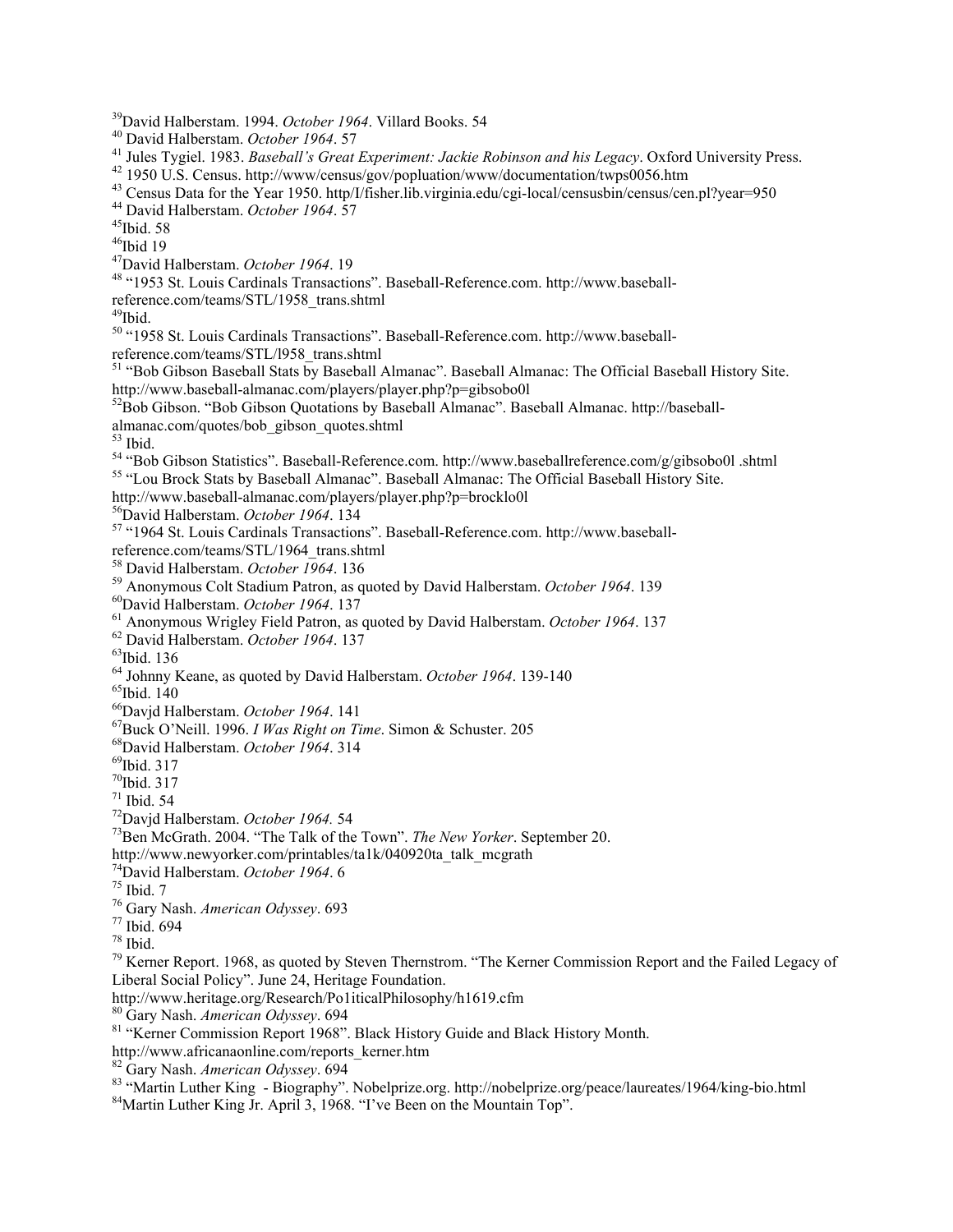http://history1900s.about.com/gi/dynamic/offsite.htm?site=http%3A%2F%2Fwww.stanford.edu%2Fgroup<br>%2FKing%2Fpublications%2Fspeeches%2Fcontents.htm<br>% "Cardinal Championships". St. Louis Cardinals' History. http://www.cardinal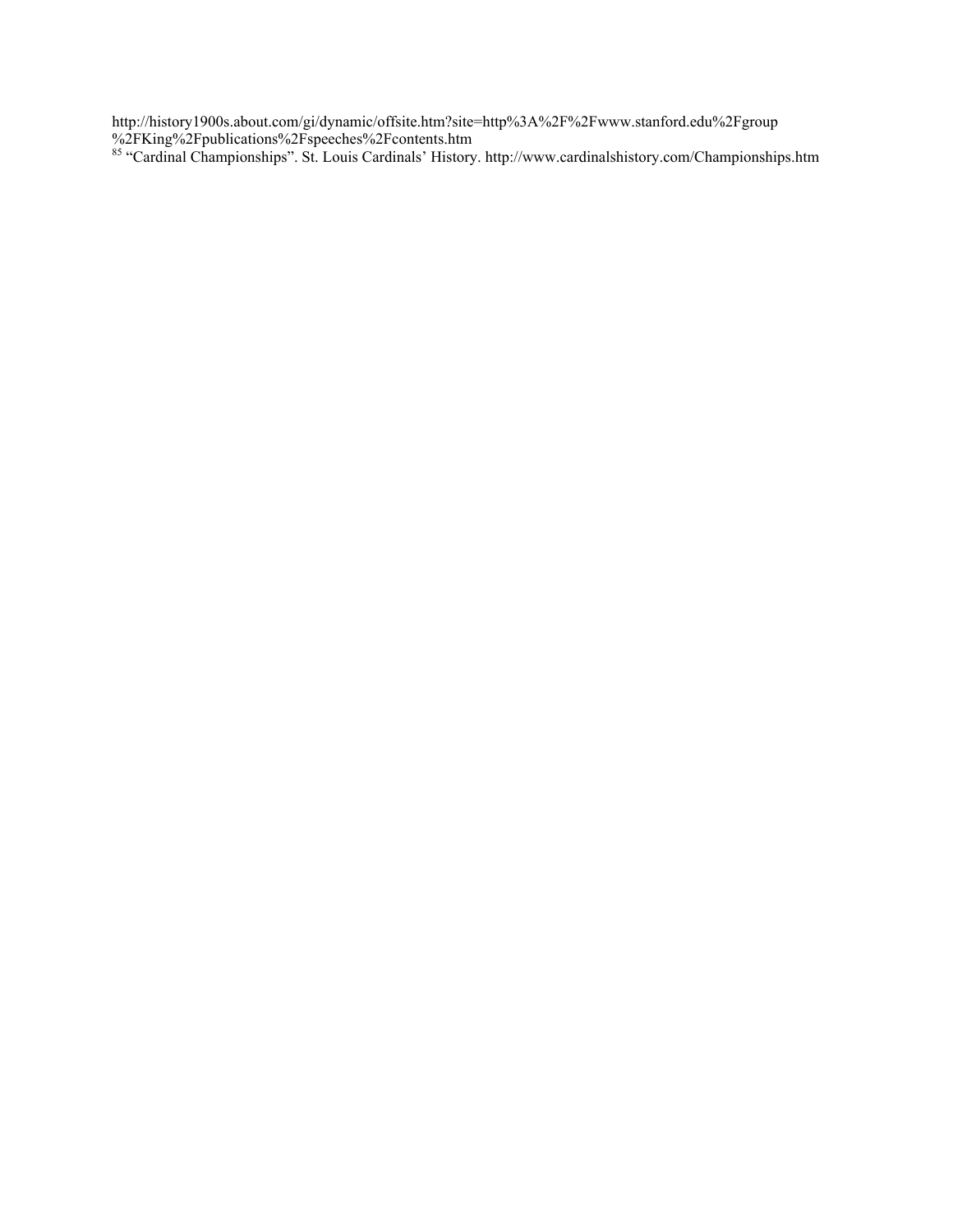# **Bibliography**

1950 U.S. Census. http://www/census/gov/popluatioriJwww/documentationitwpsoos6.htlm

Allen, Lee. 1961. The National League Story. New York, Hill, & Wang.

Baseball Almanac: The Official Baseball History Site. http://www.baseballalmanac.com/

Baseball-Reference.com. http://www.baseball-reference.coml

Biography. ms. http://www.biography.ms/

Brainy Quote. http://www.brainyqoute.coml

Burns, Ken and Geoffrey C.Ward. 1994. Baseball: An Illustrated History. Knopf.

"Cardinal Championships". St. Louis Cardinals' History. http://www.cardinalshistory.com/Championships.htm

"TheDeadballEra.com:: THE PLAYERS SPEAK: QUOTABLE QUOTES." TheDeadballEra.com:: THE DEADBALL ERA: INDEX. http://www.thedeadballera.com/QuotableQuotes.html

Dean, Dizzy. "QUOTES." The Official Site of Dizzy Dean. http://www.dizzydean.com/quotes.htm

Frick, Ford. 1973. Games, Asterisks, and People. New York, Crown Publishers.

Fussichen, Ken. 2004. "Major League Baseball Franchise History". Ken Fussichen's List of Chronologies. http://users.commkey.net/fussichen/dtl003.htm

Gilbert, Tom. 1995. Baseball and the Color Line. Franklin Watts.

Goldman, Steven. "MLB.com - Negro Leagues". Major League Baseball: History: History. http://baltimore.orioles.mlb.com/NASApp/mlb/mlb/history/mlb negro leagues story.jsp ?story=kaleidoscopic

Google Answers. http://answers.google.com/answers/

Halberstam, David. 1994. October 1964. Villard Books. 54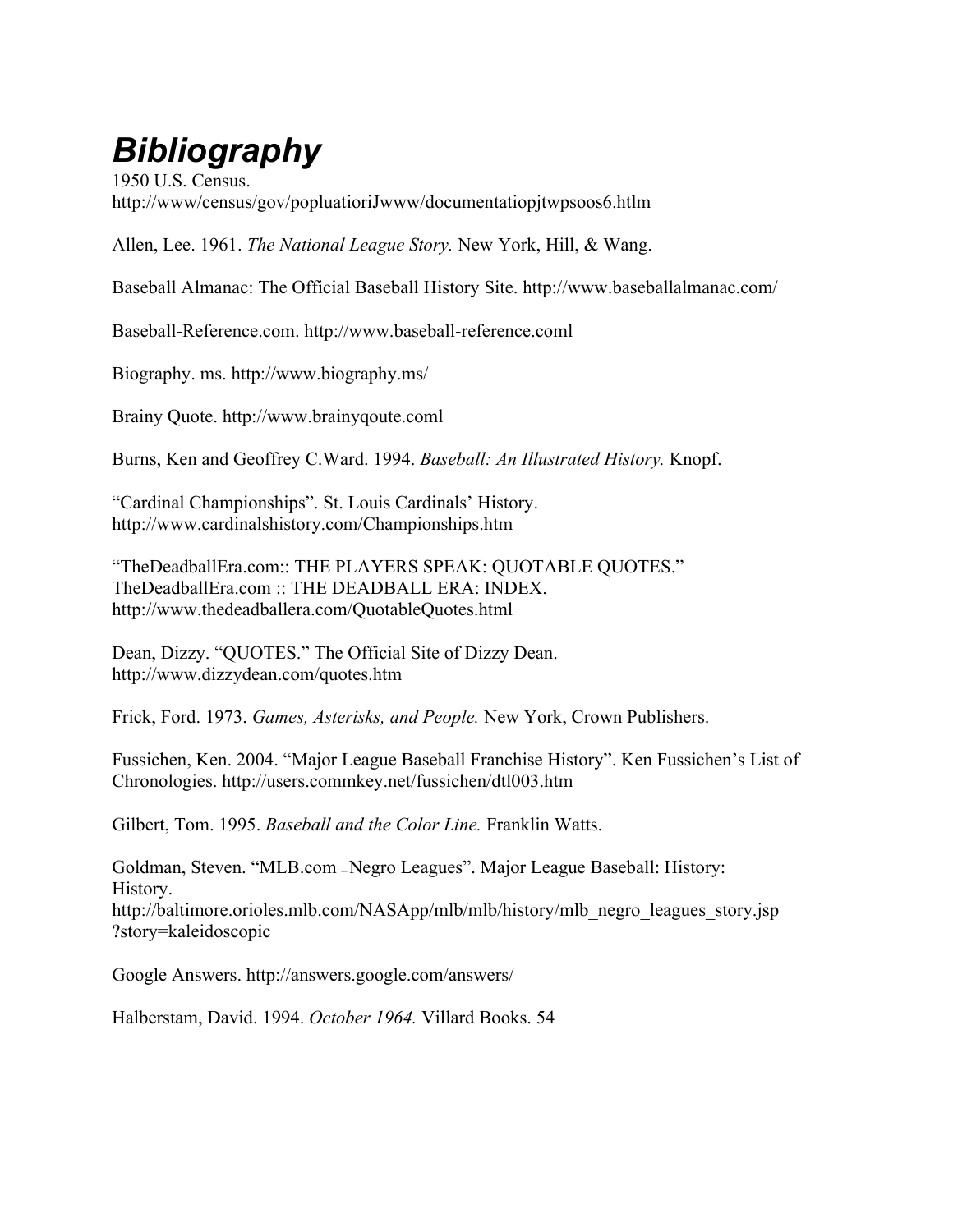Handbook of Texas Online, s.v. "DEAN, JAY HANNA [DIZZY]," http://www.tsha.utexas.edu/handbook/online/articles/DD/fdeac.html

"Kerner Commission Report 1968". Black History Guide and Black History Month. http://www.africanaonline.com/reports kerner.htm

Kindred, David. 1999. "Pee Wee: Spirit of a Hero". The Sporting News. August 23. http://www.bayou.com/~brooklyn/peehero.html

King Jr., Martin Luther. April 3, 1968. "I've Been on the Mountain Top". http://historyl900s.about.com/gi/dynamic/offsite.htm?site=http%3A%2F%2Fwww.stanford.edu %2Fgroup%2FKing%2Fpublications%2Fspeeches%2Fcontents.htm

Major League Baseball: History: History. http://mlb.mlb.com/NASApp/mlb/mlbmistory/index.jsp

"Martin Luther King - Biography". Nobelprize.org. http://nobelprize.org/peace/laureates/1964/king-bio.html

McGrath, Ben. 2004. "The Talk of the Town". The New Yorker. September 20. http://www.newyorker.com/printables/talk/040920ta talk mcgrath

Roger Mooney. February 22, 2004. "The Boys of Brandenton." The Herald. http://www.bradenton.com/mld/bradenton/8011717.htm

Nash, Gary. 1997. American Odyssey: The United States in the 20th Century. Glencoe/McGraw Hill. 509.

"Negro League History 101 - An Introduction to the Negro Leagues." Negro League Baseball Dot Com. http://www.negroleaguebaseball.com/historyl01.html

O'Doul, Lefty. 1953. The Saskatoon Star Phoenix. June 5 http://www.attheplate.com/wcbl/majorleaguers.htm

O'Neill, Buck. 1996. I Was Right on Time. Simon & Schuster.

Riley, James. 1994. The Biographical Encyclopedia of the Negro Baseball Leagues. Carroll & Graff Publishers, Inc.

Robinson, Jackie. 1972. *I never had it made*. G. P. Putnam's Sons.

Thernstrom, Steven. "The Kerner Commission Report and the Failed Legacy of Liberal Social Policy". June 24, Heritage Foundation. http://www.heritage.org/Research/PoliticalPhilosophy/h1619.cfm